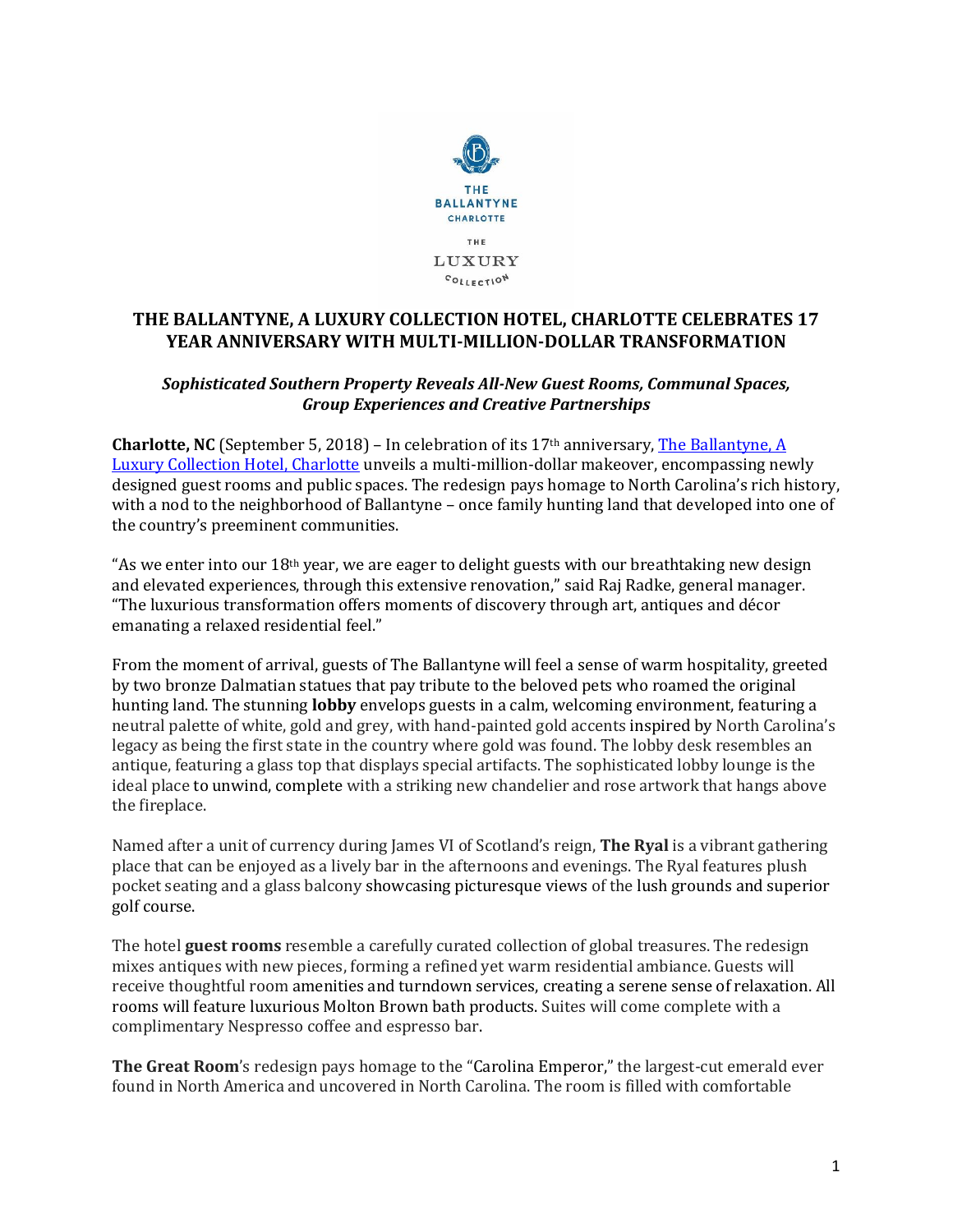seating and features emerald, gold and grey accents. Art and photos celebrating the state's history adorn the adjacent wall of Gallery Bar.

Along with the renovation, The Ballantyne launches an exclusive partnership with [Rare Tea](https://www.rareteacompany.com/)  [Company](https://www.rareteacompany.com/) of London, the preferred tea for the royal family. Rare Tea Company will be the official tea featured in the hotel's Tea Program, including afternoon tea service; handcrafted tea cocktails; select desserts including tea; and The Spa will feature the teas as part of specialty treatment rituals and in retail.

**The Spa at Ballantyne**'s enhancements evoke a true haven for deep relaxation. The new color palette features warm neutrals and soft powder blues, inviting guests to escape the everyday. Rustic wooden furniture, such as natural teak root credenzas, create a serene atmosphere. Guests can enjoy a welcome tea ritual before their treatments, featuring Rare Tea Company's jasmine white tea. Experiential treatments reflect the season, including Rose Garden-inspired treatments each spring and Seasonal Tea-infused therapies each summer. The Spa also offers Carolina lavender-inspired signature treatments and has partnered with Natura Bissé, elevating the spa and retail experience.

## **GROUP EXPERIENCES**

**The Lodge at Ballantyne**, a 35-room private retreat on The Ballantyne's grounds, introduces a fresh look to its fully renovated rooms and lobby, bringing to life the history of the area as former hunting land. Exuding thoughtful design and an approachable elegance, the unique space can be rented out in its entirety by a group, from board meetings and elite retreats to family reunions and intimate weddings. The spacious rooms boast a luxurious feel, replete with tasteful furniture and rich leather accents. The Lodge features packages for both meeting and social groups offering an exclusive and private setting that include a dedicated breakfast and welcome reception.

**The Rose Garden** provides a magical backdrop for any memorable occasion throughout the year. This romantic venue features a hand-carved opal stone "Dancer" sculpture, a charming pergola, rocking chairs and fire pits. The gorgeous space provides the perfect setting for group activities and experiential dining, such as Ballantyne Beer Garden.

The Ballantyne is a short twenty-minute drive from Charlotte Douglas International Airport, renowned for its relaxing rocking chairs that are symbolic of the city's warm southern charm. Charlotte is a two-hour flight to 60% of the country's population, making it the ideal destination for travelers seeking the excitement of a city but the comforts and welcome attitude of a small town. The city draws people in with its signature uptown experiences and is known for its emerging culinary scene, craft breweries, NASCAR Hall of Fame, live music, museums and myriad outdoor activities.

Since opening in 2001, the Forbes Four Star Ballantyne has personified authentic Southern hospitality through its design, attentive service and resort-style amenities including indoor and outdoor pools, spa, golf, dining, fitness, tennis and green spaces and 30,000 square feet of meetings and events spaces. The Ballantyne selected renowned architecture and interior design firm [BLUR](http://www.blurworkshop.com/)  [Workshop](http://www.blurworkshop.com/) to transform the hotel, implementing thoughtful designs that reflect Southern hospitality and contemporary luxury. These enhancements represent an elevated experience for guests, one which closely honors the property's distinct heritage, making this sophisticated Southern hotel a modern classic.

To commemorate the hotel's 17th anniversary, The Ballantyne has unveiled the new (**[Epic\)urean](http://www.theballantyne.com/packages)**